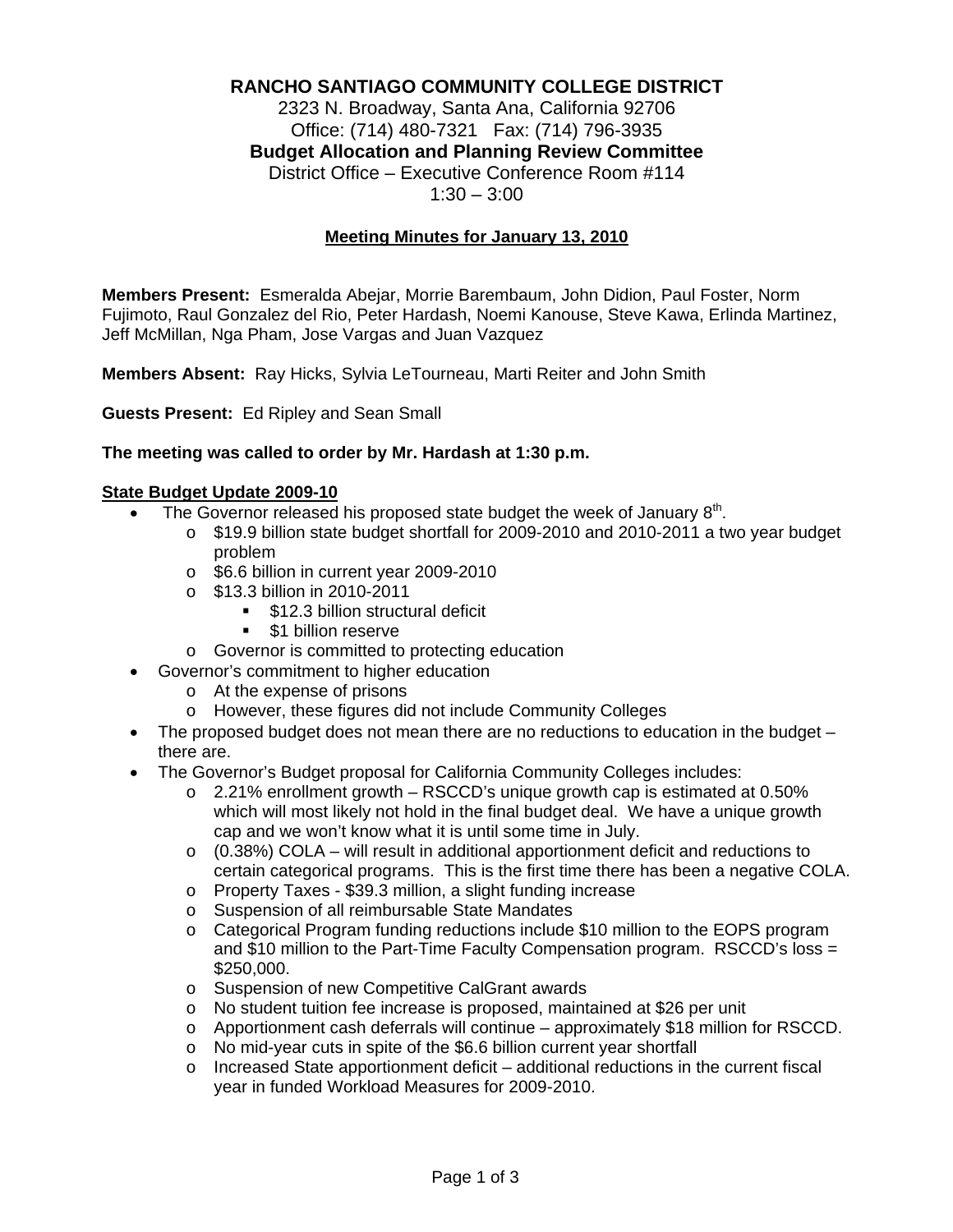- o \$7 billion is expected from the Federal Government, the "Trigger List", however, Community Colleges are not included on the list (list included in packet).
- $\circ$  Governor called for a special session on January  $6<sup>th</sup>$  and indicated that the budget debates will continue well past the beginning of the July  $1<sup>st</sup>$  fiscal year.
- An email from Scott Lay at the Community College League of California, the Legislative Analyst's Office's Overview and Chancellor Jack Scott's email regarding the Governor's Proposed Budget are included in today's packet for your review.
- Best case scenario for RSCCD would be a reduction of about \$5 million, worst case scenario could be as high as \$20 million for the district.

# **Accreditation**

The Board of Trustees has scheduled their Annual Planning Retreat for February 1, 2010. Items for discussion are:

- 12 Measures of Success
- Presentation of the 2009 ARCC Data
- Results of the Accreditation Visits
- RSCCD Budget Allocation Model
- Colleges' input to the 2009-2010 Goals
- Vision and Goals Discussion

## **FTES Update**

The January 4, 2010 update on FTES was distributed. For purposes of the P-1 apportionment report, we are submitting the targeted numbers. This document is in compliance with what was strategically planned at the colleges.

### **Measure E Update**

At the last BAPR meeting Mr. Smith requested that this item be placed on all future agendas. The update distributed is dated October 31, 2009. The new figures which will be presented to the Bond Oversight Committee meeting on January 21, 2010 will be available later this week. An email with the updated spreadsheet attached will be sent to this committee at the end of this week. Mr. Vazquez and Dr. Martinez are working on updating their campus master plans and will deliver recommendations for funds, future bonds, etc to the Board of Trustees in the next few months.

## **BAPR Workgroup Update**

BAPR Workgroup continues to meet and review the current Budget Allocation Model line by line. Comments and suggestions that were made at the last meeting will be incorporated and reviewed into the draft document for further discussion at the next meeting. Mr. Vazquez suggested discussing position control at future BAPR Workgroup meetings.

## **Approval of the November 18, 2009 BAPRC Minutes**

Mr. Hardash called for a motion to approve the minutes of the November 18, 2009 BAPR Committee meeting. Mr. Didion moved and Mr. Vazquez seconded the motion to approve the Minutes as presented. The motion carried unanimously.